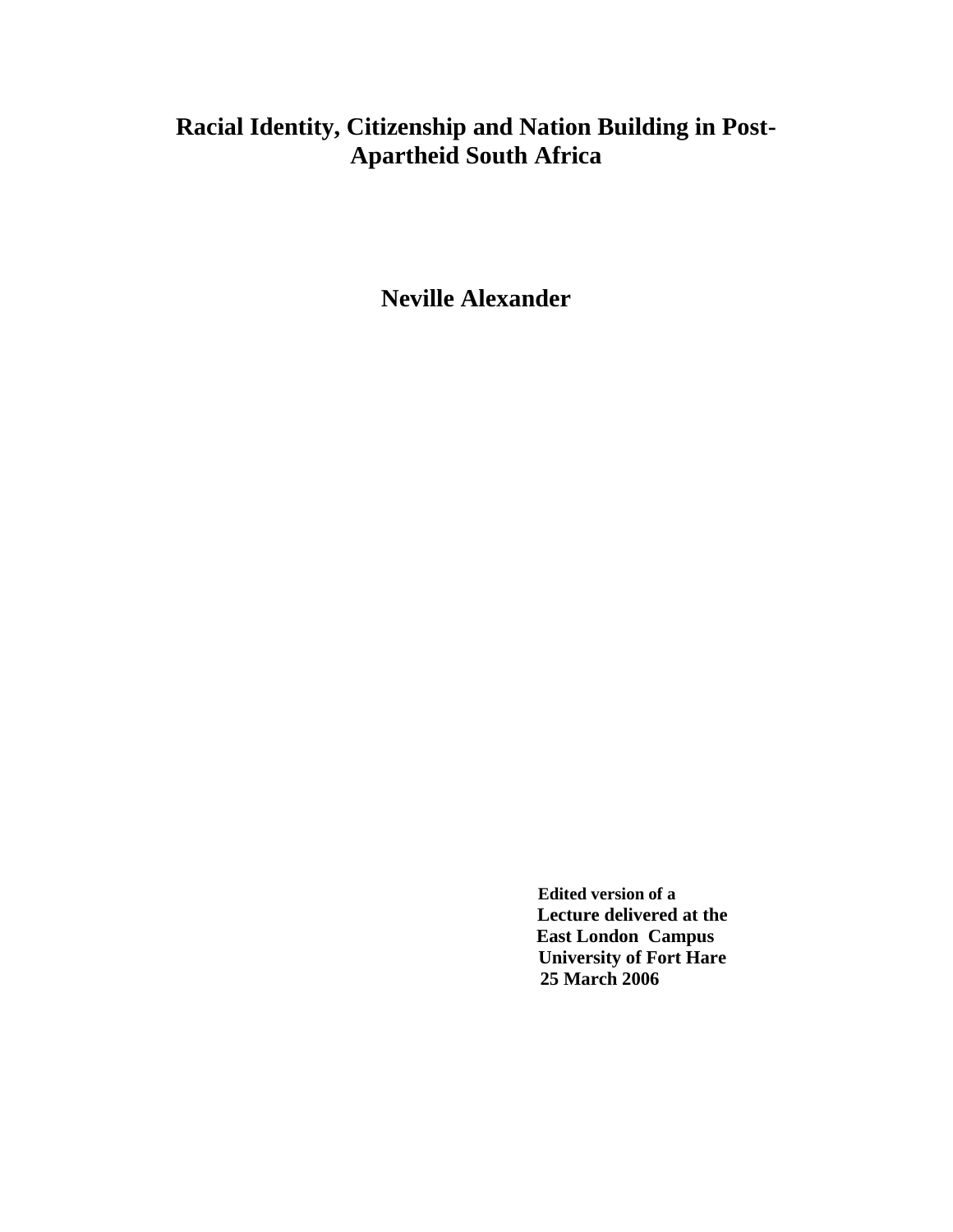## **Racial Identity, Citizenship and Nation Building in Post-Apartheid South Africa**

## **Introductory remarks**

Building a nation or promoting national unity, which is one of the historic objectives of post-apartheid South Africa as we set out to give shape to the new historical community that is evolving here, raises a whole range of issues such as the class leadership and class content of such a national(ist) movement, the nature and feasibility of social cohesion, our understanding of a multicultural polity, intercultural communication, among other things. In post-apartheid South Africa, all of these themes are at issue but because of the continued salience of the racial faultline in this social formation, I shall concentrate on the vitally important question of racial identities and what we have to do about them.

Minister Mosiuoa Lekota's comments some two years ago on the question of nonracialism<sup>1</sup> spotlighted the troubling relationship between the policy of affirmative action and the perpetuation of racial identities in post-apartheid South Africa. The latter is one of the unintended consequences of the former, if we give the architects of the policy the benefit of the doubt, which I believe we should.

Because of the vital importance of the subject for the consolidation and deepening of the democratic polity in which we live today, I believe that the Minister's comments should spark a national debate on the question of what we mean by a non-racial, democratic South Africa. For, it is a fact that racialised identities, as we know from situations such as Nazi Germany, Ruanda, and many others, have genocidal potential.

It is common cause in the social sciences today that social as well as individual identities are constructed, not "given". The state, or more generally, the ruling classes, in any society have the paradigmatic prerogative of setting the template on which social identities, including racial identities, are based. Subaltern groups and layers of such societies necessarily contest or accept these identities over time. In our own case, recent examples of such contestation are the categories of "Bantu" and "Coloured". We must remember, however, that even though they are constructed, social identities seem to have a primordial validity for most individuals, precisely because they are not aware of the historical, social and political ways in which their identities have been constructed. This is, ultimately, the psychological explanation for the well-known tenacity of such identities. That they can be deconstructed and reshaped is manifest in the unravelling of the supposedly immutable "Afrikaner" identity which is taking place before our eyes right now.

At the beginning of the  $21<sup>st</sup>$  century, it is also common cause that "race" is not a valid biological entity. It is, however, equally taken for granted that race is a social reality. Segregationist and apartheid South Africa was, as we all know, a byword among the nations as a racist society in the  $20<sup>th</sup>$  century. This was, and remains, the reason for the sense of hope that was engendered world-wide by the demise of the apartheid regime. There are still many people who hope that the post-apartheid dispensation will show the

 $1$  See page 11 below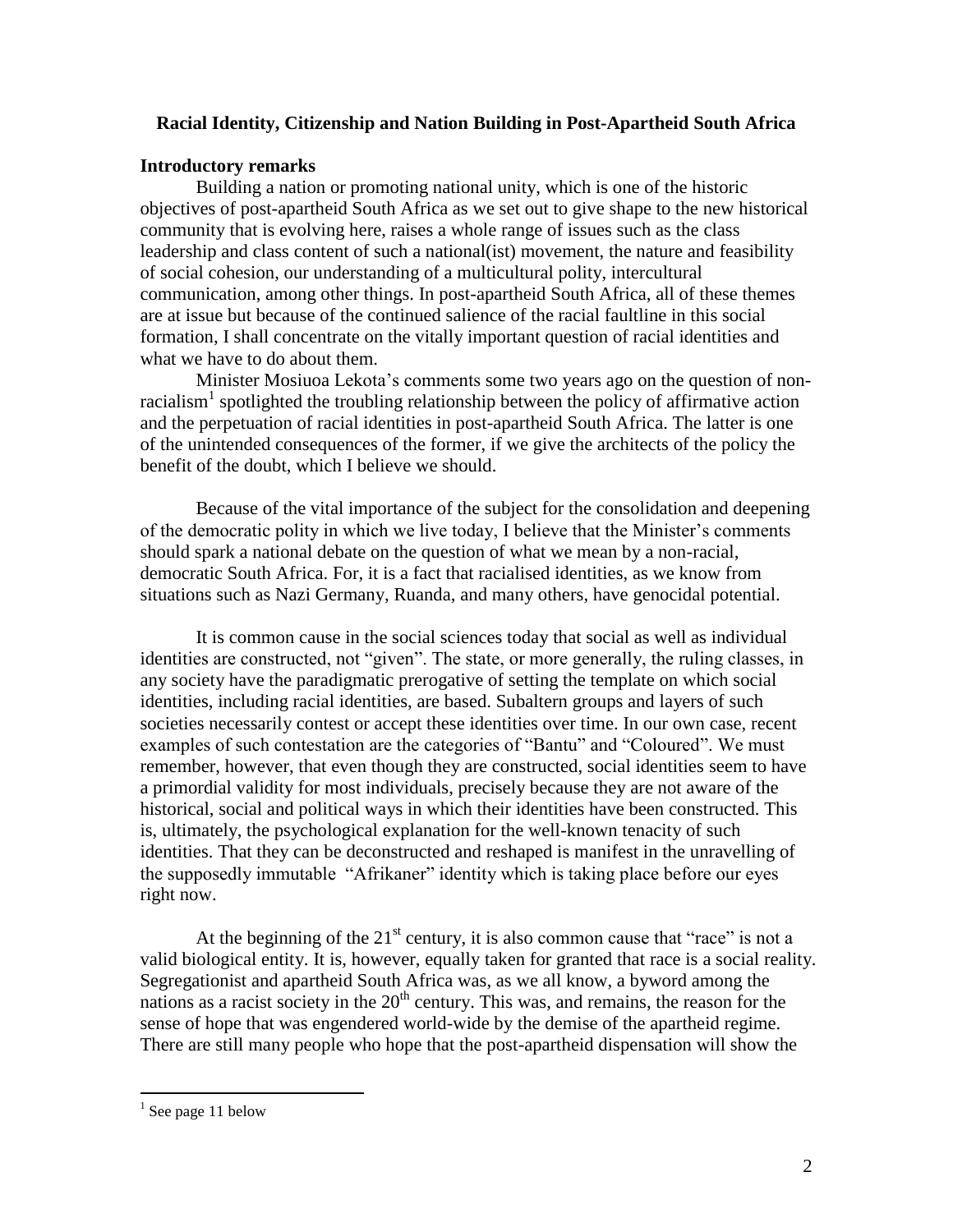world that it is possible to open the way towards the realisation of the dream of a raceless, perhaps even a classless, society.

# **Affirmative action policy**

The policy of affirmative action, levelling the playing fields, representivity or whatever other suitable name we care to use, is in my view one of the most sensitive issues in the new South Africa, not because it is wrong in any sense but because of its unintended consequences. It evolved in a most elaborate process of public consultation that culminated in the core legislation of the Public Services Act, the Employment Equity Act, the Skills Development Act and the Skills Development Levy Act. All of these are, laudably, geared towards the imperative of the redistribution of economic, social, cultural and political power and resources that constituted the fundamental reason for the struggle against racial capitalism in general and apartheid in particular. Only reactionaries and hide-bound conservatives are opposed to these objectives of the post-apartheid government. The vast majority of the people support them as a matter of course.

My point here is not to criticise the intentions or the specifics of the policy even though I will say that as implemented, on balance, it is a policy that benefits mainly the rising black middle class and in effect deepens the inherited class inequality in our society. The real point of Minister Lekota's intervention was the perpetuation of racial identities, the irresponsible practice on the part of political, cultural and other role models of referring unproblematically to "Blacks", "Coloureds", "Indians", and "Whites" in their normal public discourse, well knowing that by so doing they are perpetuating the racial categories of apartheid South Africa and wittingly or unwittingly entrenching racial prejudice. This discourse is embedded in the legislation I referred to and in the social practices and inter-group dynamics they give rise to or reinforce. Let us consider relevant aspects of this legislation in some detail.

Act No. 55 of 1998 of the Parliament of the Republic of South Africa is better known as the Employment Equity Act (EEA). Section 2 of the Act describes its purpose as being

… to achieve equity in the workplace by –

(a) promoting equal opportunity and fair treatment in employment through the elimination of unfair discrimination; and (b) implementing affirmative action measures to redress the disadvantages in employment experienced by designated groups, in order to ensure their equitable representation in all occupational categories and levels in the workforce.

Section 1 explains that '"designated groups" means black people, women and people with disabilities' and that ""black people" is a generic term which means Africans, Coloureds and Indians'. As I shall point out presently, it is of some significance to note that because members of the South African National Defence Force, the National Intelligence Agency and the South African Secret Service are not defined as "employees" in terms of the Labour Relations Act, the EEA does not apply to them. In this paper, my focus is on those aspects of policy that refer to black people, although some of the points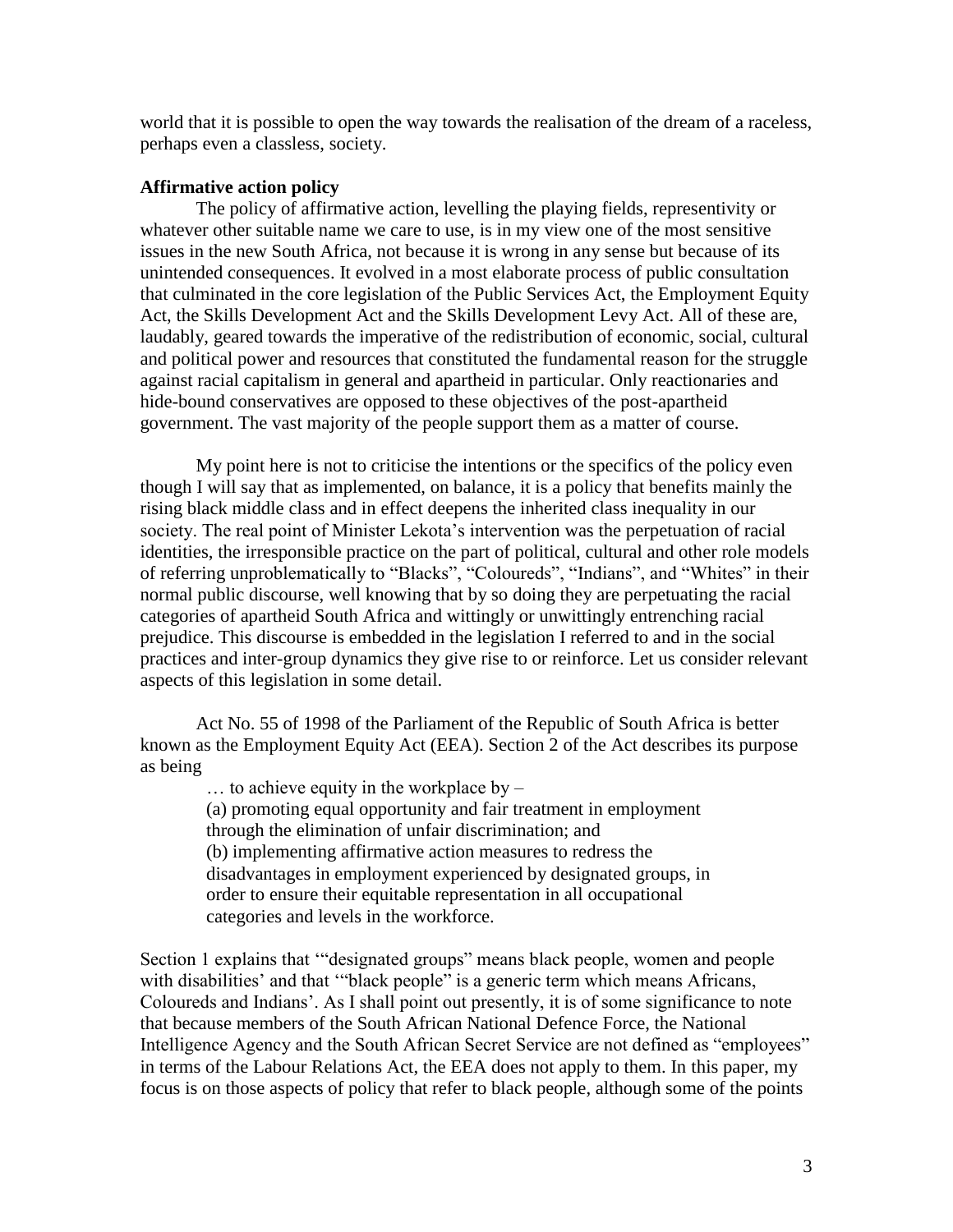made implicitly have a bearing on the ways in which affirmative action affects the other "designated groups" It is also necessary to point out at the outset that in practice, both in terms of the EEA and of other relevant legislation, the distinction between "African", "Coloured" and "Indian" people is consistently maintained, i.e., the notion of "black people" tends to fall away or to be hauled out only when it is convenient<sup>2</sup>.

In order to understand my critique of the policy and practice of AA, it is necessary to clarify a few important concepts and policy implications. To begin with, let us consider the distinction between affirmative action and transformation. If one takes the wording of the EEA as one's point of departure, the term "affirmative action measures" refers to those that are

… designed to ensure that suitably qualified people from designated groups have equal employment opportunities and are equitably represented in all occupational categories and levels in the workforce of a designated employer.

Because affirmative action measures are an aspect of transformation, it is easy to confuse them with what we might call transformation measures. South Africa is a country in which, by definition, transformation measures rather than AA measures are necessary in order to bring about fundamental social change or "normality". Professor Sampie Terblanche (2002:27), who has written a stimulating if not uncontroversial *History of Inequality in South Africa*, has the following to say about the EEA and related legislation:

Although these laws have undoubtedly helped to address the legacy of apartheid and racism in the workplace, they have benefited only the aspirant African petit bourgeois, who have jobs and are members of trade unions. Unfortunately, these laws have also increased the costs of employing labour and negatively affected the growth potential of the  $e \overline{\text{conomy}^3}$ .

One of the implications of this statement is obvious, i.e., the fact that structural economic and social change, i.e., *transformation, properly so called, is essential in order to get most black people to the point where they might become beneficiaries of AA*. In a country with a real unemployment rate of plus-minus 50%, job creation, which depends on precisely such structural changes, is the priority. It is, therefore, disingenuous on the part of government and other political spokespersons to claim that the creation of a few thousand jobs in a particular sector or the building of a few thousand houses for people who previously had to live in shantytowns are examples of "affirmative action", or even of "black empowerment". For, it is clear that *the term, affirmative action, can only be meaningful in the context of individuals who are similarly qualified or skilled and where those who "belong" to one of the "designated groups" have to be given preference over the others.* 

 $2^2$  Towards the end of 2004, there was a heated dispute about the composition of the Springbok rugby team that was about to tour the United Kingdom and Argentina. The selectors were accused by, among others, the director-general of the Department of Sports, of having overlooked "African" players by packing the team with "Coloureds" who, it wais said, are not "really" black. (See Smith 2004).

 $3$  Also see Terblanche 2002:120-121.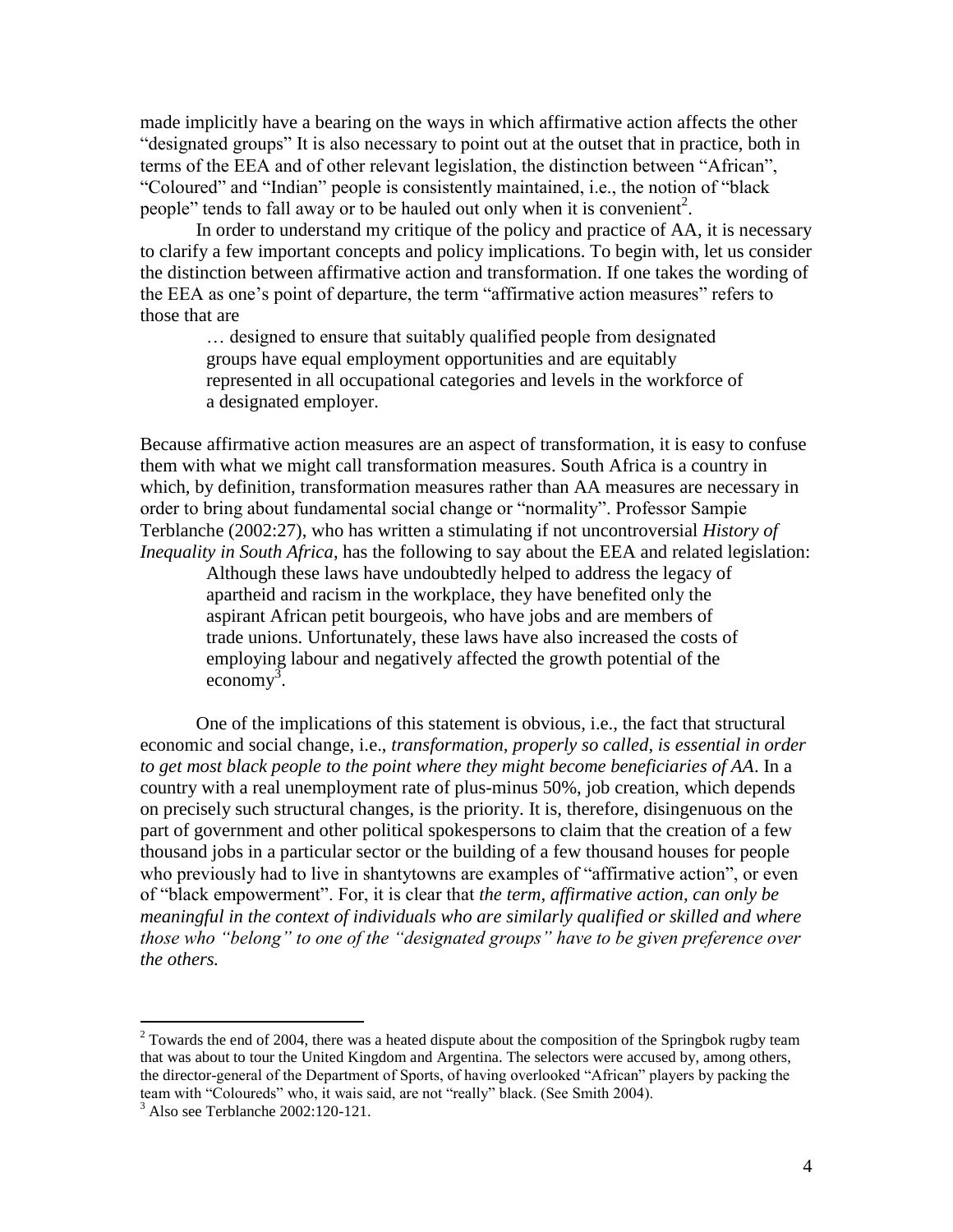Given the nature of the transition to liberal democracy in South Africa, only the loony right opposes the principle of affirmative action, taken as part of an ensemble of strategies and policies towards realising the larger goal of historical redress. However, it is a fact that because of the racist policies of white supremacist South African regimes, there is, even after 10 years of political freedom, a very small pool of skilled labour and a large percentage of virtually untrainable people as the result of the ravages of Bantu- and other tribalised education policies during the apartheid era. Under such conditions, it is obvious that any "empowerment" strategy would have to give priority to education and (skills) training; and, it is indeed the case that legislation to this effect has been on the statute book since the late  $1990s<sup>4</sup>$ . It is, however, also a fact that very little progress has been made in this regard. Indeed, in 2004, the Department of Labour instituted a drastic overhaul of the Sector Education and Training Authorities (SETAs), institutions that were created precisely in order to facilitate the skills training programme. This exercise became necessary because, with a few laudable exceptions, that particular approach has been a spectacular failure. Although the figures are contested by government representatives, it is claimed that there is a 90% drop-out rate in respect of learners (apprentices or candidates for skills training) that are accommodated (recruited) in terms of the SETAs scheme. The alleged attitudes of the learners themselves are perhaps an indication of how the scheme is perceived by a new generation of youth that have a very strong sense of entitlement. According to Carol O'Brien, manager of small business at the South African Chamber of Business (SACOB),

… they see the learnerships as a stop-gap while they look for something else. At Sacob we find that about 25% of our learners have absconded or found other work. … There is just no commitment from the learners themselves in terms of their contracts (Robinson 2004).<sup>5</sup>

On the other hand, because government has to demonstrate visible change for the better, we are faced in South Africa today with what often appears like a switchboard of square pegs in round holes, i.e., people who are simply not up to the job to which they have been appointed. This is the reason why Terblanche and other economists believe that the appointment of "designated persons" who are clearly inexperienced and undertrained has led to a disaster in both the public and the corporate sectors. The cruel dilemma faced by the powers that be is captured by Adam et al (1997:212):

… (The) accelerated drive to blacken the South African institutions at all costs frequently means the sidelining or retrenchment of experienced civil servants of the old order.

Terblanche (2002:447-448) also makes the point that these tokenist appointments are in fact further weakening the neoliberal, minimalist state in South Africa. It is as though,

<sup>&</sup>lt;sup>4</sup> The most important of these laws are the Skills Development Act of 1998 and the Skills Development Levies Act of 1999.

 $<sup>5</sup>$  This opinion is particularly poignant in the light of the institutional vision of the National Skills Authority</sup> formulated in October 2000 in terms of which the acquisition of skills by relevant young people "… is not about the provision of diversionary activities simply to keep unemployed people active for short periods of time or about merely filling programmes offered by training providers" (Department of Labour 2000:3).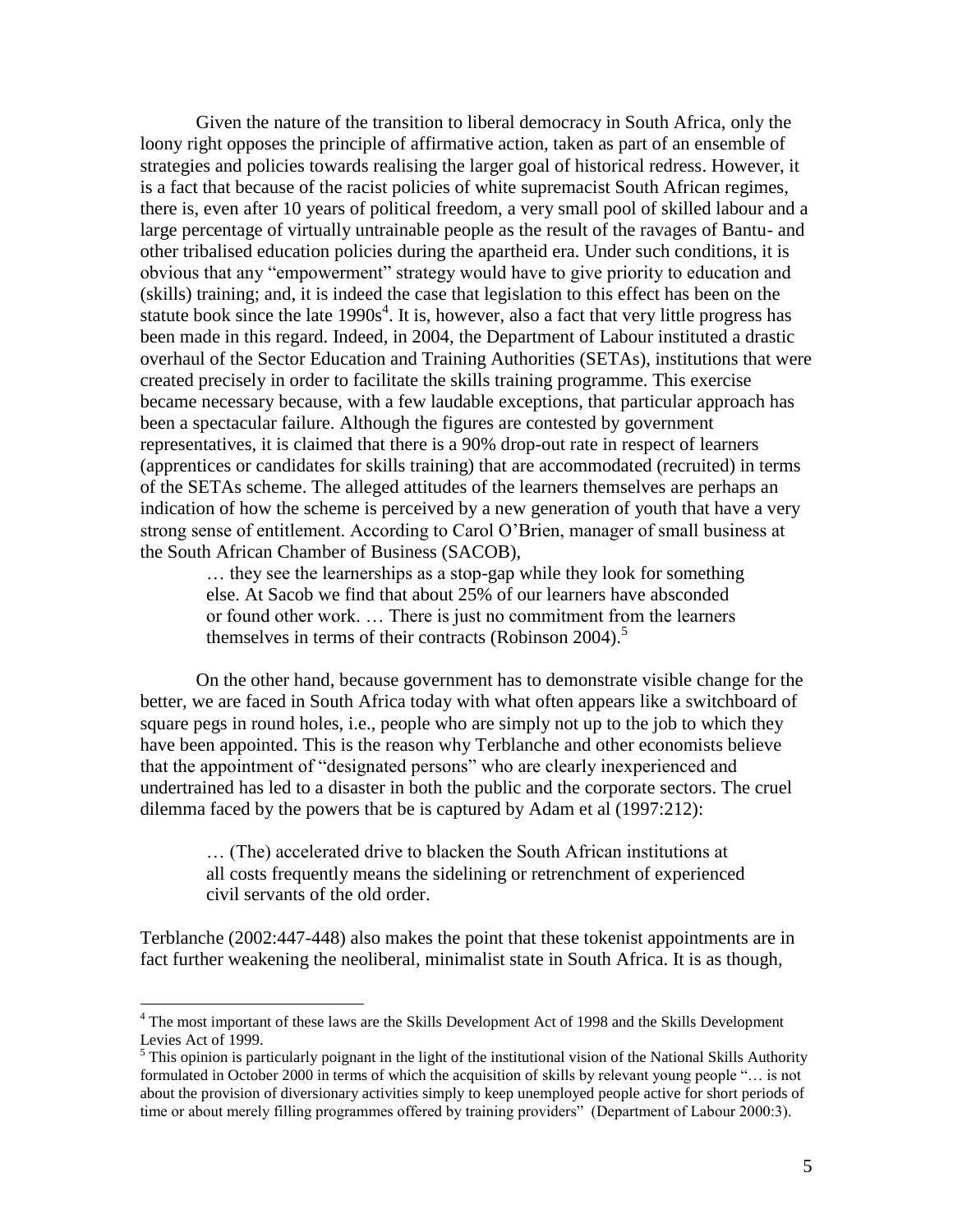unintentionally, by means of the preferential appointment of less skilled and less experienced "black" people in decision-making posts, the government were loosening the nuts and bolts of the civil service and of the public sector of the economy. Of course, all such judgements have to be understood against the background of an apartheid state that itself was exceptionally inefficient in all general departments and that could compensate for wastage, corruption and outright theft by tightening the screws on the black noncitizens in favour of the comforts and privileges of the *herrenvolk*.

One has, moreover, to pose the very real question whether there is any viable alternative in the context of a transition to democracy that is framed by the geopolitical reality of a triumphalist world capitalist system. There are precious few cabinet members or even ordinary members of parliament in the ruling party (or in any other parliamentary party) who still believe in the unadulterated socialist alternative many of them were propagating in the 1970s and the 1980s. Consequently, if the capitalist system is to be "normalized" in South Africa, the complexion of the owners of capital and the managers of capitalist enterprises has to change radically and literally.

#### **Empowering the middle class**

 $\overline{a}$ 

This brings us to the issue of black empowerment. It is essential that a distinction be drawn between what is called Black Empowerment (BE), specifically Black Economic Empowerment (BEE), and AA. Whereas the latter obviously refers in the first instance to the working people of the country, the BEE aspect of redress is, at least in practice, very much about the upper and middle classes. The South African government in fact often uses the concepts of BE and BEE as a convenience in order to "sell" the incremental progress that *has* been made as serious "transformation". Besides the government's and the ANC's apologists, there is hardly anyone in South Africa that does not acknowledge the fact that only a thin layer of people and, in some cases, a particular group of influential individuals, are being economically "empowered". In recent months, some of the more left-inclined members of the governing alliance have raised their voices ever more stridently against what is beginning to look alarmingly like textbook cases of the concept of "crony capitalism" in an Economics 101 course<sup>6</sup>.

The economic arguments for and against the particular version of BEE that has been decided on in practice, specifically, the enrichment of a coterie of individuals, many of whom have been prominent political leaders of the struggle against apartheid, as opposed to - or in more benign versions of the policy - next to, the prioritisation of jobcreating small- and medium-sized enterprises, including worker co-operatives, among the disadvantaged majority, have been thrashed out in exemplary democratic fashion in South Africa's electronic and print media. Today, there is an emerging consensus that the mere granting of shares to some influential "black" individuals by large South African as well as multinational corporate entities is not the only, and certainly not the optimal, form of BEE since it necessarily widens the gap between the rich and the poor. Ironically, the most trenchant critique of this phenomenon has come from Solidarity, the former allwhite Mineworkers' Union, the members of which used to be among the main beneficiaries of apartheid's job reservation policies. Referring to some of the new-rich beneficiaries of the BEE policy, the union's spokespersons maintain that

<sup>&</sup>lt;sup>6</sup> The "Schabir Shaik Trial" which, disastrously, compromised the stature and the position of the then Deputy President of South Africa is the most high-profile concrete example of this phenomenon.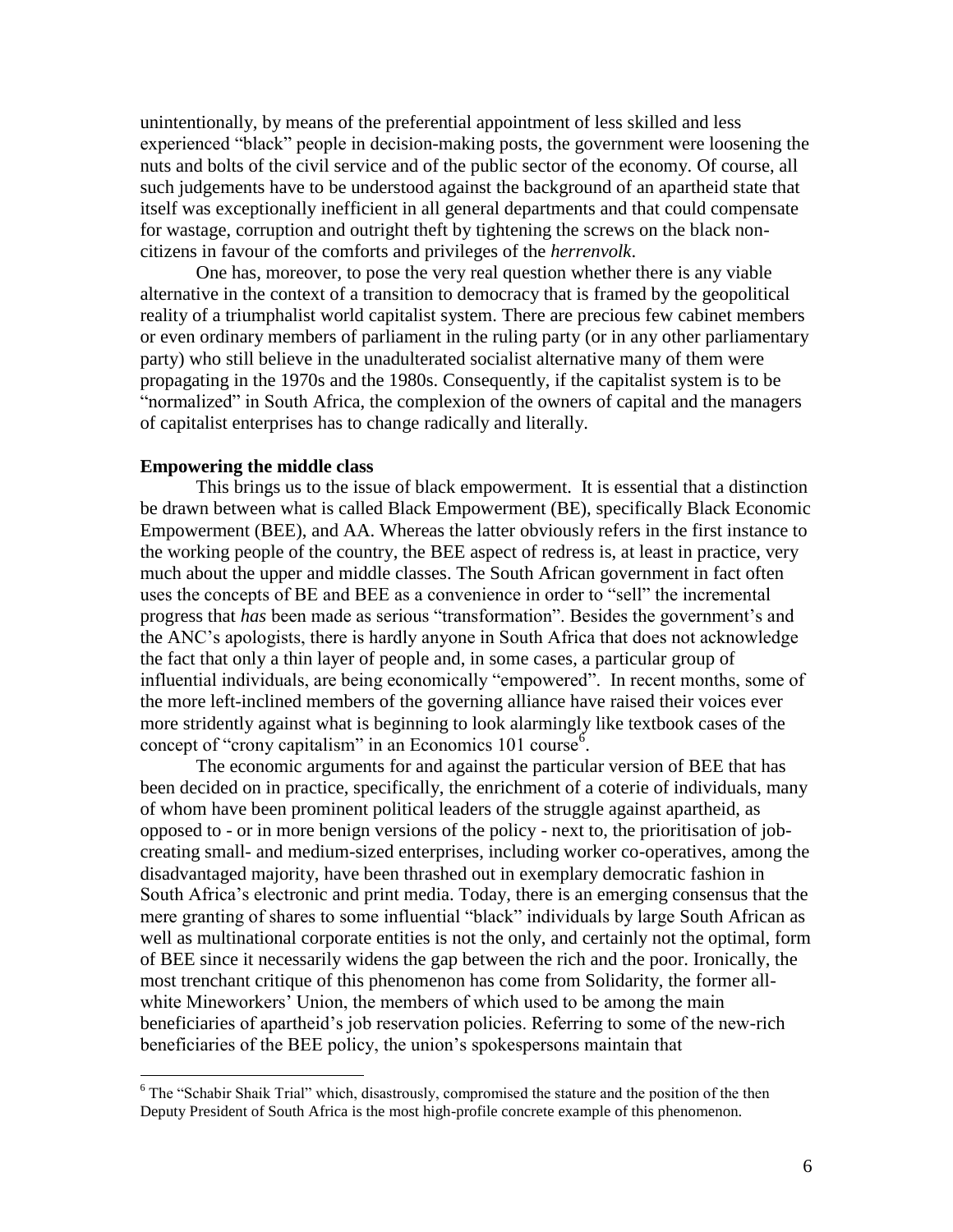… (in) their specific case the inequalities have already been eliminated … (and that) … allowing the black elite to buy the cheaper shares will not eradicate poverty, but will only create new forms of inequality and widen the gap between the rich and poor. (Petros 2004:4)

Instead, they propose that 'rather than targeting a particular race for offering the shares, they should be given to "low-income groups"' (Petros 2004:4). In spite of numerous points of difference in approach and orientation, their critique is endorsed by the leadership of COSATU and of other worker formations.

The symbolically important ever-widening gap between the "black" rich and the "black" poor is a matter which I shall consider from another perspective presently. Economic and other social analysts and journalists have issued a series of devastating statistics, all of which tend to confirm these trends. For tactical reasons, the ANC-led government has had to retreat from its previous aggressive promotion of and allegiance to the neo-liberal policy of self-imposed structural adjustment known by the acronym of GEAR<sup>7</sup>. This has also involved a more cautious approach to the earlier injunction to entrepreneurial black people to enrich themselves without feelings of guilt or reservations of any kind. The infamous call by the then Deputy-Minister of Trade and Industry, Ms Phumzile Mlambo-Ngcuka, on such individuals not to be shy to become "filthy rich", even though she may have had quite different considerations uppermost in her mind, undoubtedly evinced an attitude of

… crass materialism, implying the neglect of the poor majority in the drive to self-enrichment by an elite (Adam et al 1997:201).

It should be said, however, that the appearance of a few wealthy black people on the scene is accentuated by the previous dearth of such individuals. For, it is a fact that even in their own "crass materialist" terms, the actual unequal distribution of the spoils of the capitalist system between "white" and "black" owners and managers of capital has hardly shifted. Nyati (2004) states unequivocally that

… (ten) years into South African democracy,transformation is conspicuous by its ab-sence in the private sector. Black professionals continue to encounter systematic barriers to their upward mobility. … Companies view affirmative action as a threat to white privilege. They know that affirmative action provides to blacks what unearned white privilege has provided to whites for decades, a competitive advantage.

According to the government's own assessment of the impact of ten years of empowerment measures, by 2001 a mere 13% of "top managers" and 16% of "senior managers" were black, while the growth in the ranks of "skilled professionals" and "middle managers" was even slower.

 $7$  Growth, Employment and Redistribution policy.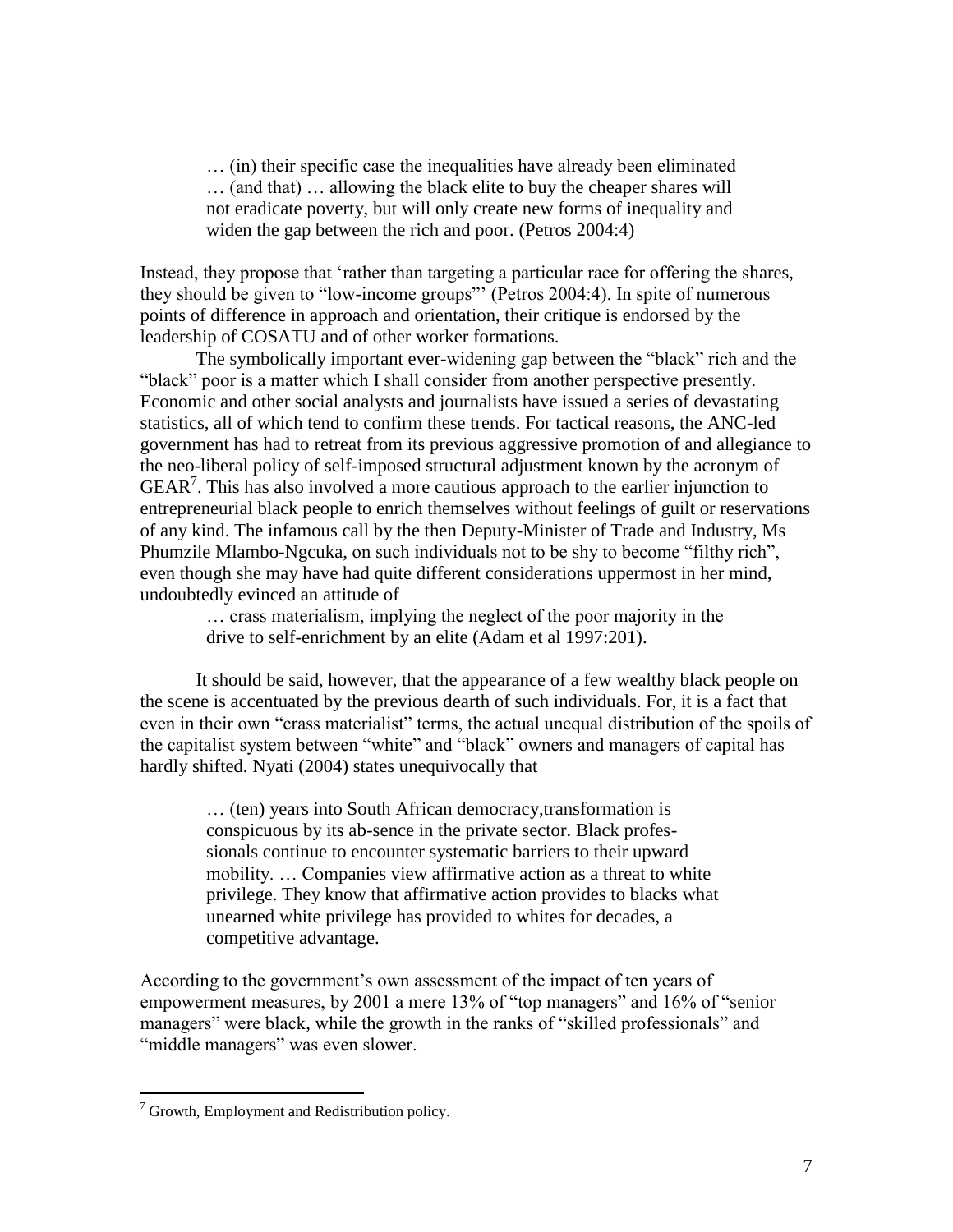This shows that empowerment in the workplace is continuing, but very slowly. Progress was slow in extending black ownership, with a recent estimate of black equity in public companies indicating 9.4% in 2002, compared with 3.9% in 1997, from being virtually non-existent before 1994. The number of Previously Disadvantaged Individual (PDI) directors of public companies grew from 14 (1.2%) in 1992 to 438 (13%) in 2002, but the proportion of PDI executive directors remained very small. ...  $(PCAS 2003:41)^8$ 

There are numerous indications<sup>9</sup> that the ruling party has had to take a step back in the matter of BEE because of the persistent criticisms and even condemnations that have been flung at it by, among others, its own Alliance partners in the South African Communist Party and COSATU as well as by prominent pro-ANC individuals and public intellectuals such as Moeletsi Mbeki and the renowned playwright and author, Zakes  $Mda<sup>10</sup>$ . An overall assessment of what has been achieved is difficult because of the large number of variables involved. However, there is no doubt that the ranks of the "black middle class" have been swelled over the past ten years to the point (in 2004) where, on the basis of a reasonable incomes-related criterion, it is said that some 1,5 million "black" people have joined the ranks of the middle class since the late  $1980s^{11}$ . At the same time, there is overwhelming agreement that the vast majority of the poor have gained virtually nothing from affirmative-action or black economic empowerment legislation. Even conservative black members of the Establishment have begun warning that it is essential that not only "a select few" be seen to be the beneficiaries of AA, BEE and affirmative procurement strategies $12$ . The failure to distribute the benefits of state power and largesse across all classes of people has even come under fire from international institutions, such as the United Nations Development Programme (UNDP) who cannot be suspected of

<sup>&</sup>lt;sup>8</sup> In this essay, I shall not discuss some of the petty details of corporate intrigues and subterfuges by means of which the classic tokenism that we know from the U.S. context has come to blemish South Africa's body economic. The granting of "cosmetic equity" by white-owned firms to fading black "entrepreneurs" has nothing to do with empowerment, however defined. The Minister of Finance has recently come out firmly against such practices but the dilemma facing the captains of industry and other owners of capital that want to comply with the legislation becomes evident when they claim, however disingenuously, that the need for the complicated empowerment structures they are creating is determined by their having "to fast-track empowerment given the unavailability of black capital" (Rose 2004:1). So desperate are the white heirs of capitalist development in South Africa that they have, since 2001, annually published what they call *The Little Black Book*, which is described as "the premier reference on a pool of intellectual capital from which the nation's current and future leaders can be drawn" (*Financial Mail* 2004:1). The men and women in this compendium, some of whom would be extremely uncomfortable to see themselves in this august collection of individuals, are supposed to be the main actual and potential drivers of black empowerment and, thus, vital points of reference for the entrenched capitalist class.

<sup>&</sup>lt;sup>9</sup> See, among many others, recent utterances by President Mbeki and Minister of Labour, Membathisi Mdladlana, listed in the bibliography.

 $10$  Mda (2004) speaks for many people in his article "Suffering in the wake of black empowerment" (see Appendix).

<sup>11</sup> See Bisseker 2004:19**.** The question of definitions of "the middle class" in South Africa is discussed in some detail there. Recent work by Schlemmer (2005) questions the melodramatic figures flaunted in the popular media.

 $12$  See Ncube 2004.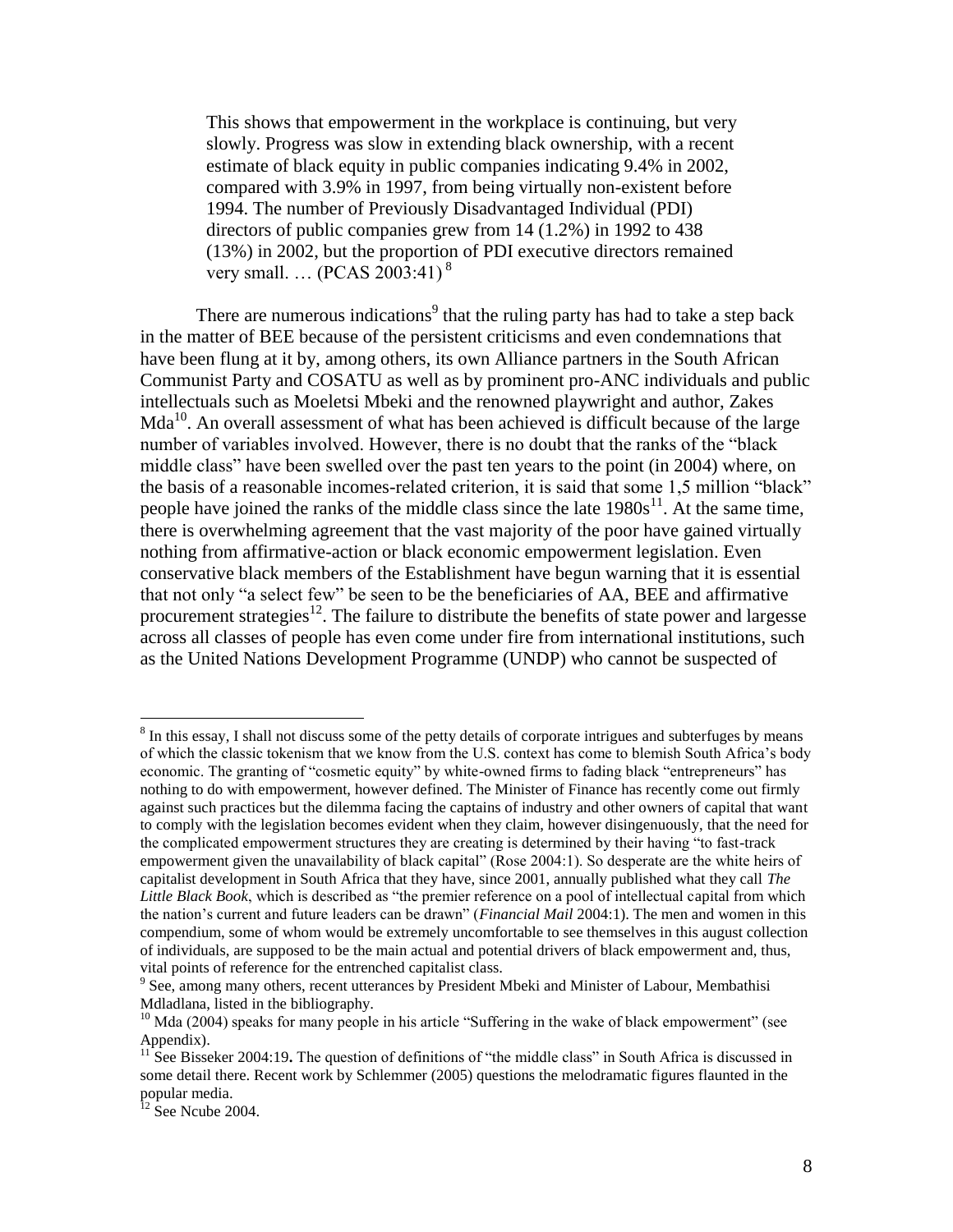anti-government bias<sup>13</sup>. A *Business Day* editor has gone as far as challenging those who s/he believes are justifiably criticising government for not levelling the playing fields for all South Africans, writing not so tongue-in-cheek:

If we are going to make a go of a free-market economy in a society so unequally wealthy, then we need to find some very clever way to make the poor feel their plight is worth it. Redistribution has to be *guaranteed*. Now how do you do that without changing the whole game? (*Business Day* January 24 2003. Emphasis in the original)

Given the geopolitical context in which the transition to liberal democracy is taking place in South Africa, the economics of BEE is, in my opinion, a terrain of genuine contestation. As a socialist, I have no doubt where I stand on this matter and I shall deal with it when I discuss the possible alternative strategies to those that are being implemented by the South African government at the moment**.**

Some of the more insightful people in and near government have begun asking whether the time has not come, more than 10 years after the first democratic elections in South Africa, to terminate the policies of affirmative action, preferential procurement and black economic empowerment in its narrower interpretation. Most prominent among these has been Professor Vincent Maphai, political scientist, former chairperson of the South African Broadcasting Corporation and current chairperson of BHP Billiton SA.

Affirmative action is a means, not a principle, in his view. As a restorative right, it draws its validity from a system of injustice and imbalance. As that changes, so it becomes less and less necessary. In other words, race-based policies are only acceptable as a temporary bridging mechanism. Subject to certain objectives having been attained, they may be discarded (Brown 2004:21)

This is, unsurprisingly, a minority view among black middle class people generally and among black entrepreneurs in particular. Government spokespersons are uniformly opposed to this kind of talk and, as a result, the polemic that was started by Maphai's widely publicised views was reduced to the proverbial storm in a teacup. The fundamental issue he has raised, i.e., the finitude of AA policies, will not go away, of course. On the other hand, his very clear logic will only begin to sink into the consciousness of decision makers once the economic markets begin to register negative trends that derive from the routine implementation of counter-productive rules and regulations. That they have not done so in any spectacular manner yet is, paradoxically, one of the most hopeful indexes in the statistical landscape of the country.

## **The perpetuation of racial identities**

So much for some of the significant socio-economic issues involved in the strategy of black empowerment and affirmative action in post-apartheid South Africa. At the very least, this analysis has pointed to the questions that have to be addressed urgently if the potentially disruptive contradictions which the policy can give rise to are to be pre-

<sup>&</sup>lt;sup>13</sup> See Newmarch 2004.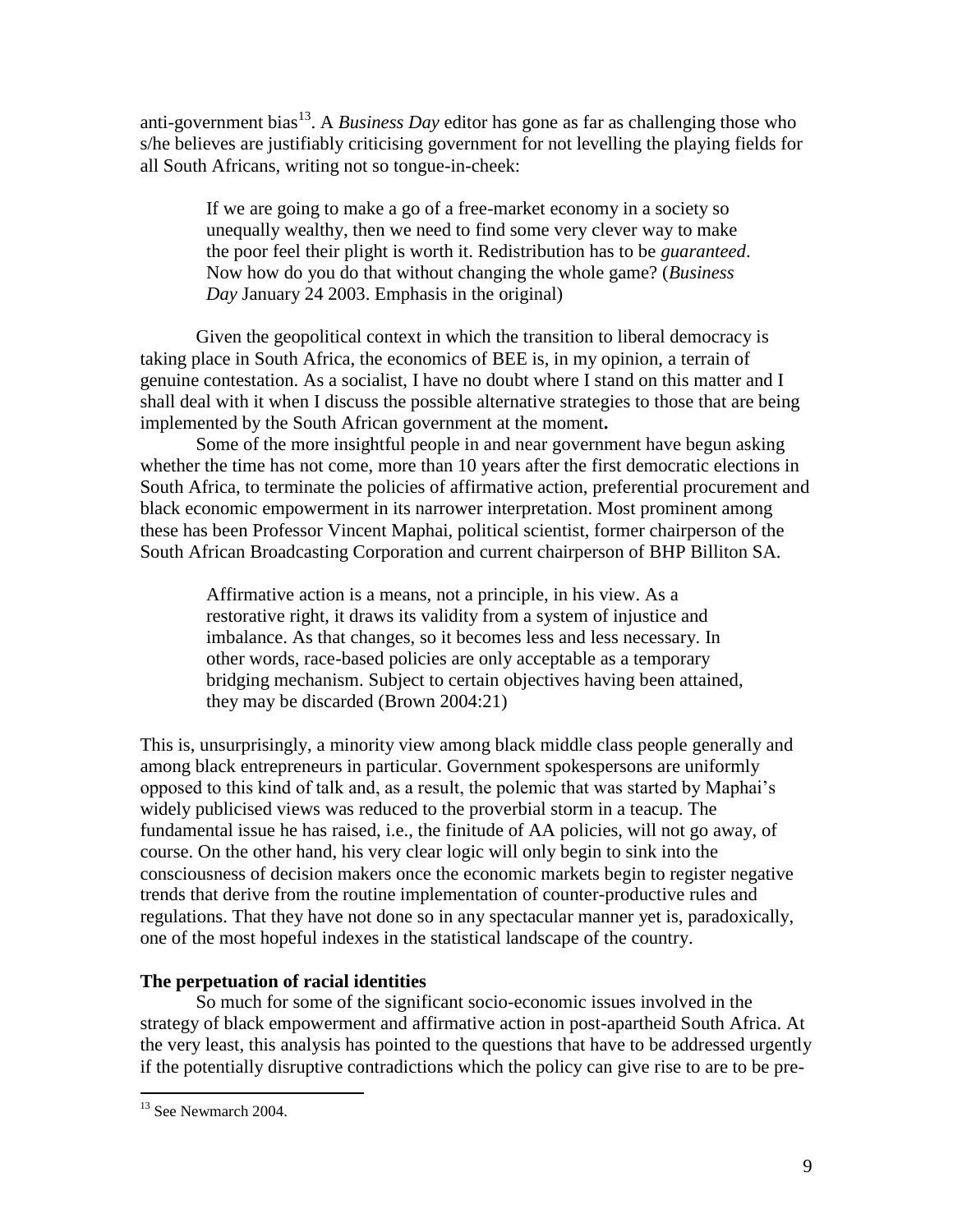empted. From my point of view, the more important, indeed historically decisive, issue in this entire question of affirmative action and black economic empowerment is the unavoidable perpetuation of racial identities which is implicit in its very conceptualisation and evident in the day-to-day expression of the policy in practice. In entering into this discussion, I want to make it clear at the outset that what we say about the situation in South Africa cannot be transposed to the context of any other country without careful qualification and consideration of the very different historical and social dynamics. Indeed, it is precisely one of my objections to the policy as implemented, that it depended too heavily on the replication of discursive as well as socio-economic strategies that had been engendered in the USA context and that, in some cases, had already been left behind or, in other cases, had clearly led into a dead-end there.

Having said that, I want to state unequivocally that the policy of affirmative action and black economic empowerment as implemented today is a disastrous mistake and that we will rue the day that the people of South Africa were willy-nilly brought to accept it. Why am I so insistent on what is definitely not a popular position in South Africa? The answers are simple but difficult to put into practice precisely because of the ingrained racial habitus that has disfigured both the construction and the perception of reality by the vast majority of South Africans.

My point of departure is that, without denying the importance of contestation and initiative by subaltern groups, the state – especially the democratic state - has the paradigmatic prerogative, i.e., it sets the template on the basis of which social identities are fashioned. Marx (1998:267) makes this all too obvious point as follows:

State actions were highly consequential in shaping the template of modern race relations. Where and when states enacted formal rules of domination according to racial distinctions, racism was reinforced …. Where racial domination was not encoded by the state, issues and conflicts over race were diluted. ….

Of course, in the case of post-apartheid South Africa, it would be absurd to speak of "racial domination", at least by "black" people. What is relevant, however, is that because of this sociological insight, any modern government, but more especially one that is at the helm of a distinctively transitional society where it can be assumed that the minds of people, generally speaking, are more open to accepting even radical change, has to be extremely sensitive to the predictable ways in which state prescriptions might limit or alternatively free the imagination of the citizens. Without going into detail here<sup>14</sup>, I should like to put forward a few relevant propositions, if only for the sake of discussion.

Firstly, there is no need to use the racial categories of the past in order to undertake affirmative action policies. In the South African context, because of the demographic fact of a black majority at this stage of the evolution of the population's cultural consciousness, the strategy would be equally effective and more precisely targeted at the level of individual beneficiaries if class or income groups were used as the main driving force of the programme. The large area of overlap between "race" and "class" in South Africa makes this approach possible. In addition, it would make it

 $14$  A full analysis of this issue can be found in Alexander 2004.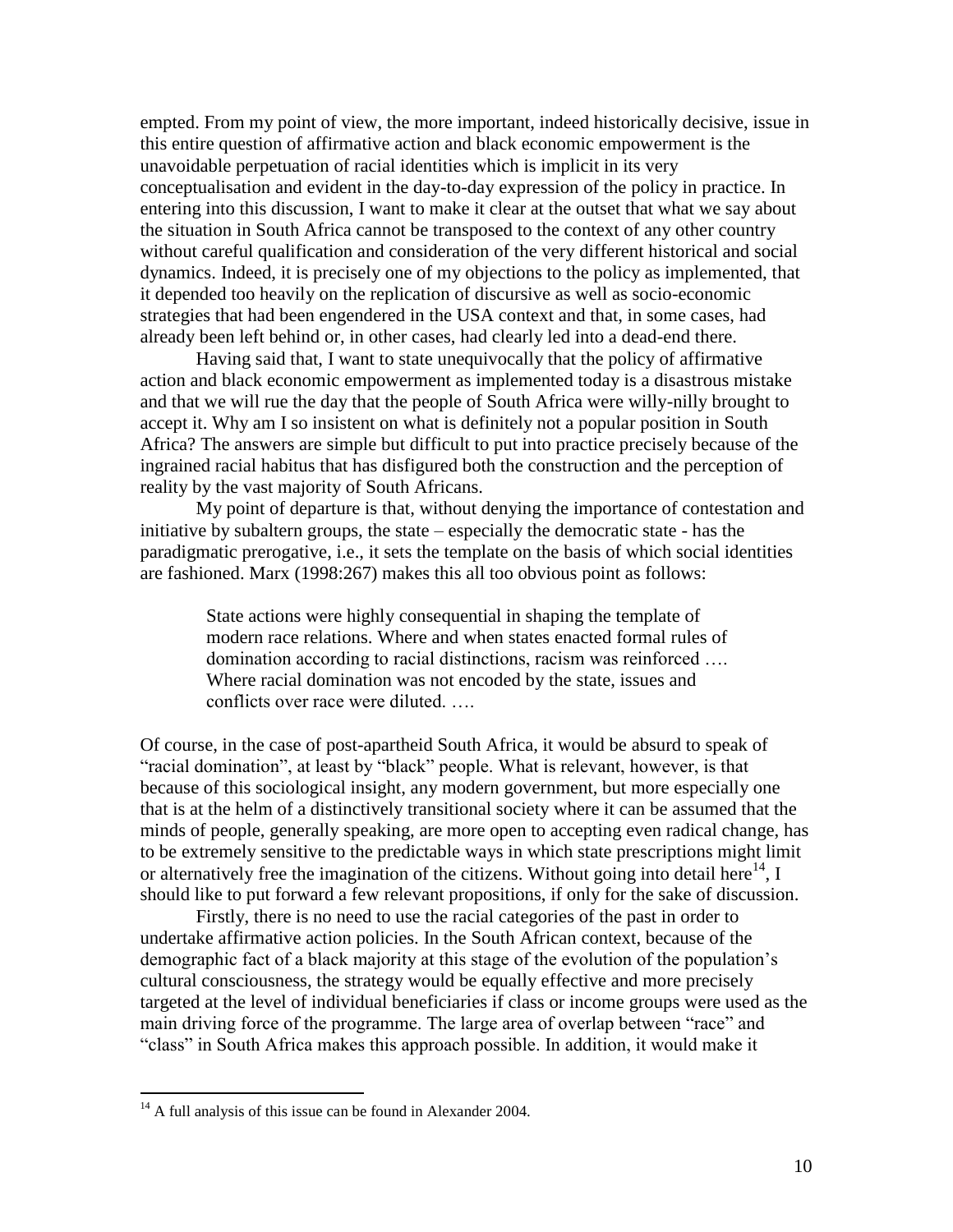possible for all economically disadvantaged individuals, irrespective of colour, to benefit from the programmes that derive from the strategy.

Secondly, the humiliating experience of racial self-classification and the entire replication of the technical hocus pocus of the apartheid racial ideologues required for the identification of citizens in terms of their "race" would be eliminated. In cases where the monitoring of change in demographic terms is necessary – because such change is feasible in the short to medium term – there would be no problem in finding other ways of registering the fact and/or the tempo of shift<sup>15</sup>. Instead of subjecting institutional bureaucrats to the thankless task of becoming like their apartheid predecessors, without necessarily using "techniques" such as the "pencil test" or the test of linguistic shibboleths, the monitoring of the required shifts would become a comprehensible and generally acceptable practice. Similarly, we could use the language skills of people to promote redress in an organic manner. No new civil servant, for example, should be appointed unless s/he has a certain level of proficiency in one or more indigenous African languages. In short, we need to study each domain in which corrective action is to be undertaken in detail, so that we can identify the real sources of disadvantage suffered by the relevant individuals and groups. By using the shorthand of "race", we not only give advantage to middle class black people as against working class people, we also entrench – avoidably – the very racial categories that undermine the possibility of attaining a truly non-racial democratic South Africa.

Thirdly, without in any way denying the tenacity of social identities, it ought to be clear at least to the more reflective state officials and political leadership that if we agree that identities are not given but constructed<sup>16</sup>, we should use every opportunity to bend our people towards the realisation of the non-racial values which are enshrined in Section 1(b) of the South African constitution. The acknowledgement of superficial differences should not become, even potentially, a lever for marginalisation or exclusion of any individual or group of people. This is the essence of a non-racial approach to the promotion of national unity and social integration and cohesion. As against this insight, almost every actual AA measure tends to undermine such integration and cohesion. And, let it be said clearly, no concessions need to be made to the beneficiaries of apartheid and colonialism. The principle of historical redress remains the lodestar of any serious policy of social transformation in the present phase of South African history.

Increasingly, government and ANC leaders are beginning to question the need for racial quotas in the many sectors in which transformation is being promoted, precisely because they are becoming aware of the dangerous divisive potential of AA measures as implemented<sup>17</sup>. Most recently, Minister of Defence and national chairperson of the ANC,

<sup>&</sup>lt;sup>15</sup> As mundane as it sounds, it would suffice in most cases to determine what people were classified as under apartheid or, where the individuals are too young to have been classified, what their parents were classified as. Such an approach would, at the very least, problematise the racial categories and afford the relevant individuals the space to distantiate themselves from these categories.

<sup>&</sup>lt;sup>16</sup> As stated earlier, the tenacity of social identities in fact derives from the fact that most individuals are not aware of the socio-historical dynamics that creates the identity spaces occupied by each such individual. For most individuals, therefore, there is a strong primordial element attached to "their" social identities.

 $17$  An unimportant but memorable expression of this potential is the saying that is allegedly widespread among middle class people labeled "coloured". Because of the allegedly preferential treatment of "African" applicants for posts in the public and private sectors, they are said to complain that "previously, we were not white enough; now we are not black enough".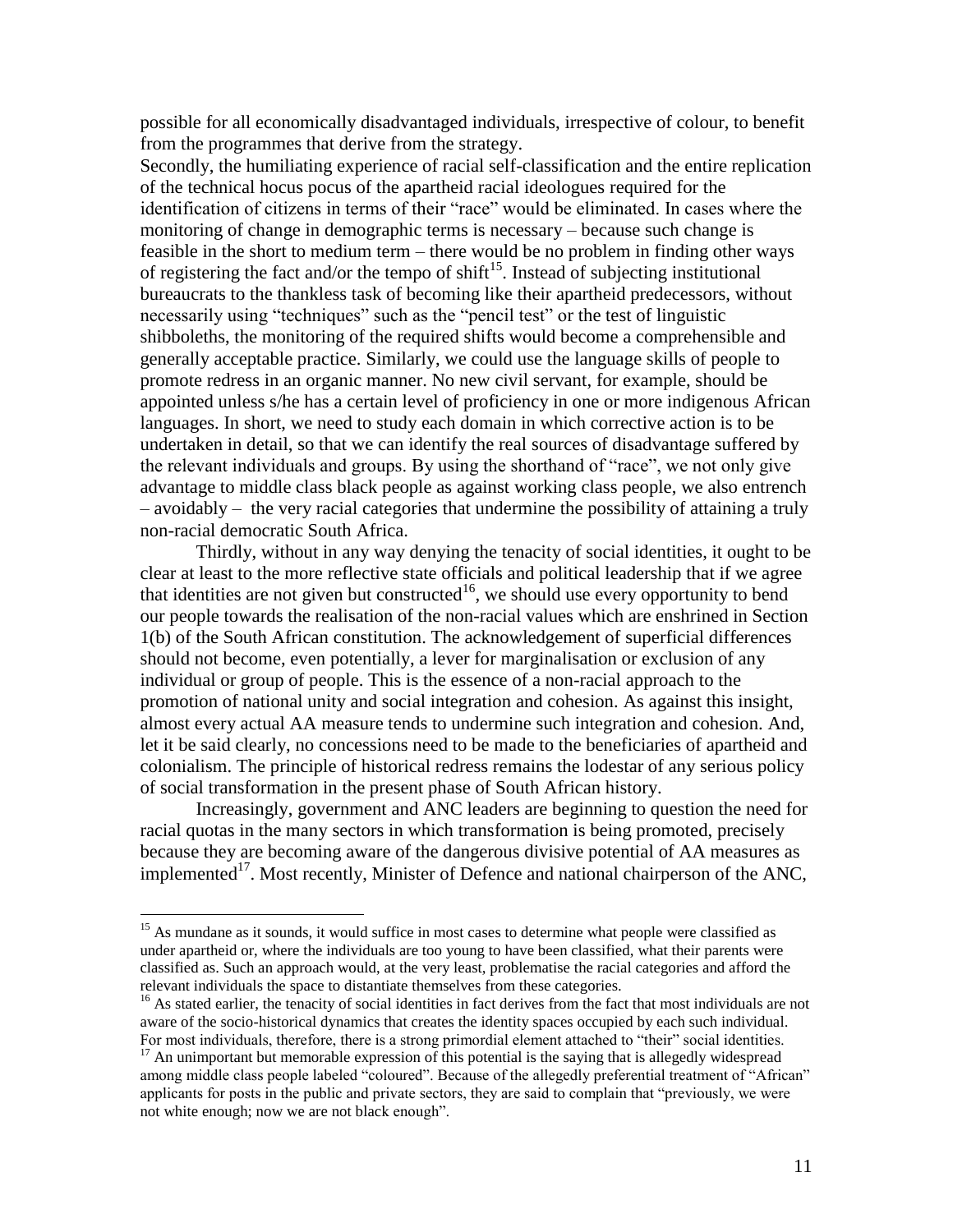Mosiuoa Lekota (2004) as well as Minister of Sport, Makhenkesi Stofile (2004) have come out strongly against quotas in the defence force and in national sports teams respectively. At a press conference, Lekota, indeed, put the issue squarely as one of overall national importance:

When will we cease to be Africans, coloureds, Indians and so on and (simply) be Africans? … This question of representivity, at some point we need to look at this and say there are no Indians here, Indians live in India. … And these people called coloured … are probably more South African than anyone  $\ldots$ <sup>18</sup>

It ought to be obvious that I am only gesturing in the direction of a much more profound discussion here. Space and relevance to the overall subject of this essay do not necessitate more than what I have suggested but this is a debate that is vital not only for us in South Africa but, indeed, for the entire global village. A possibly significant development in this area is the use by township youth of the term "umlungu" (=white man or white woman) to refer to wealthy black individuals. By conflating "race" and "class" in this way, they are, paradoxically, beginning the dialectical process of de-linking "race" from "class".

So, we might ask: is there another way? Is it possible in the absence of a social revolution, such as that which began to transform the practices of racial discrimination and racial prejudice in a country such as Cuba, to redistribute power, wealth, skills and knowledge without using the inherited racial and the many other discriminatory categories that characterised the social grid of apartheid South Africa? The short answer to this question is Yes. But let us nonetheless remember that in Cuba itself, in spite of the indisputably radical transformations that took place there, racial prejudice continues to disfigure the face of the society. One of the ironic reasons for this is the fact that through the promotion of an ethos of colour-blindness among the post-1959 generations, race was not only rendered invisible so that racial prejudice lived on in repressed and disguised forms, it also became a taboo subject in public. We have to learn from the experiences of other societies if we do not want to repeat them. Whatever we do, we should not be afraid to address openly and publicly topics such as racism and racial prejudice.

I believe that we should rethink the ways in which we are trying to bring about what we refer to as historical redress, such that we do not unintentionally perpetuate racial identities. Sandile Dikeni reminded us in his column of 10 June 2004 that affirmative action discourse has been transplanted here from the very different context of the Civil Rights struggles of the USA. Here, we are not dealing with a minority syndrome. Black South Africans, those who were oppressed and exploited in the previous dispensation on the basis of so-called skin colour, constitute the majority of the population of South Africa. They have the civic power to insist on new ways of sharing whatever revenue the state can raise from the productive activities of all the citizens of the country and, in theory, through their control of parliamentary power, they can reshape the way in which we identify ourselves, even if this process takes generations rather than

 $18$  Lekota's urgency about this matter may be related to tensions in the SANDF, whose members are not bound by the AA legislation as are ordinary public servants.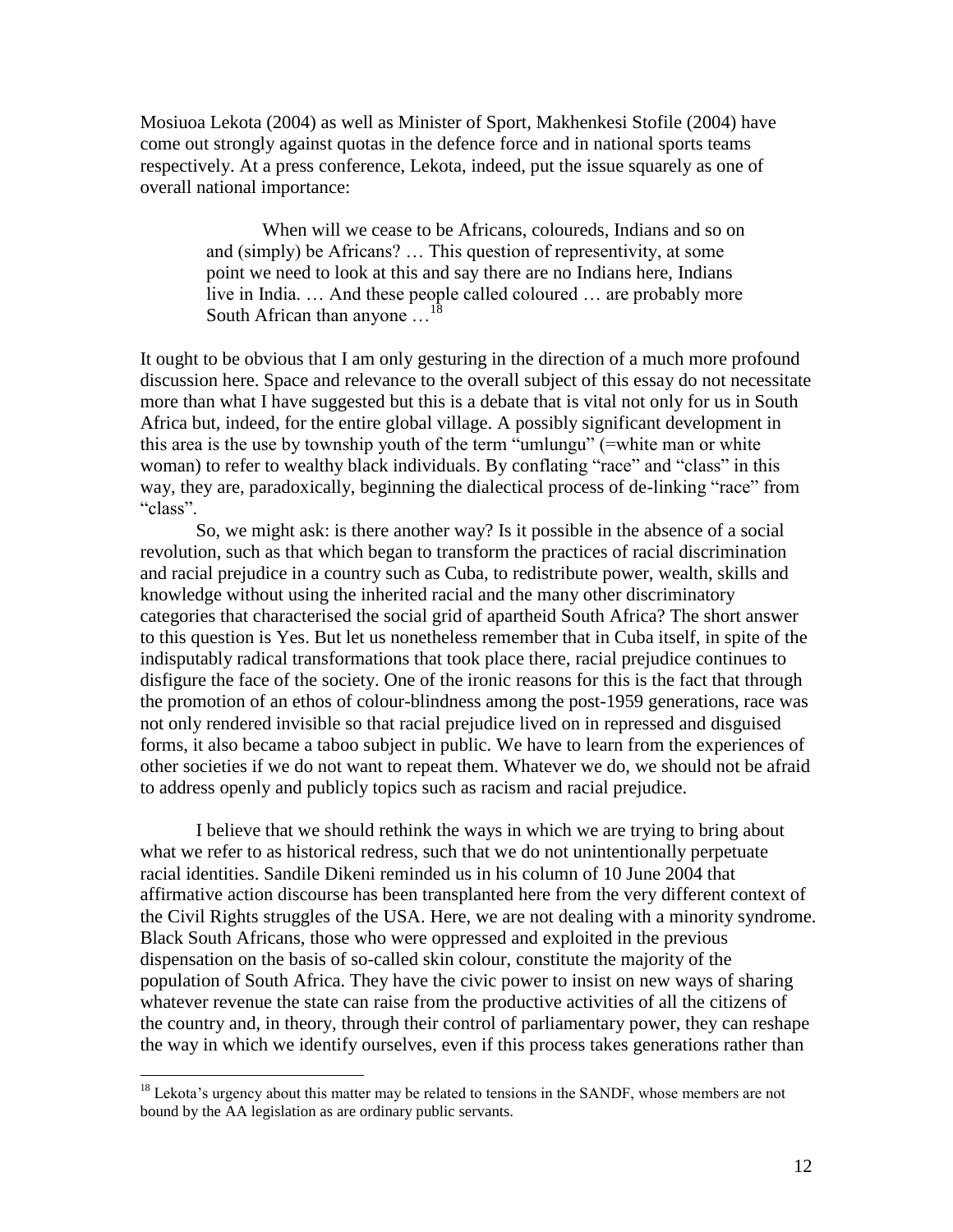decades. The basic issue that we must grapple with is the optimal relationship between our national (South African) identity and all manner of sub-national identities.

#### **The socialist alternative**

South Africa continues to be a land of good hope, also in respect of the challenge to the human species to find forms of social life where superstitions about "race", among many others, no longer disfigure the lives of people. Besides the alternative discursive strategies suggested above, it has become clear to many thinking South Africans that in the domains of both the economy and society, less risky and perhaps more effective strategies are possible. By way of example, economists such as Terblanche (2002) in Part 4 of his work on inequality in South Africa, propagates an outright paradigm shift to what he calls "a social democratic version of democratic capitalism" which relies less on the neo-liberal premise that all growth comes via the private sector and demands a much larger role for the state in driving transformation. His nightmare scenario is one where the trend towards a first-world capitalist enclave continues unabated for another 30 years with the result that the bourgeoisie of this enclave will be so much smaller and so much richer relatively and absolutely than what they are at present and "the lumpenproletariat on the periphery" (Terblanche 2002:464) so much bigger and so much poorer. Allister Sparks, one of the country's best known and most serious journalists argues similarly for a more socially responsible liberal democratic dispensation. Basing himself on the approaches of the Peruvian economist, Hernando de Soto, and others who are located in the "third world", he, too, proposes a state-driven public works programme akin to Roosevelt's New Deal and the valorisation of survivalist economic transactions and assets that are held by ordinary people in the so-called informal sector.

Those, like Sparks and Terblanche, who seek an alternative capitalist path of development, a kind of capitalism with a human face, necessarily come up against the logic of the historically evolved system, especially in the present phase of aggressive and rapacious neo-liberal "globalisation". Theirs is a worthy quest. However, those of us who do not believe that this system can be improved by piecemeal reform have to continue to put forward the socialist alternative, which is based on a different albeit currently belowthe-horizon set of values. We simply have to continue to expose the contradictions of the system, initiate and support the most radical democratic reforms, i.e., those that tend to strengthen the position and the security of the urban and the rural poor, and at the same time, continue what Friedrich Schiller, author of Beethoven's *Ode to Joy*, called "the aesthetic education of the human species". I hope I shall be forgiven for suggesting that, next to a few other countries, post-apartheid South Africa is the place where the curriculum of this education is being formulated.

**Neville Alexander March 2006**